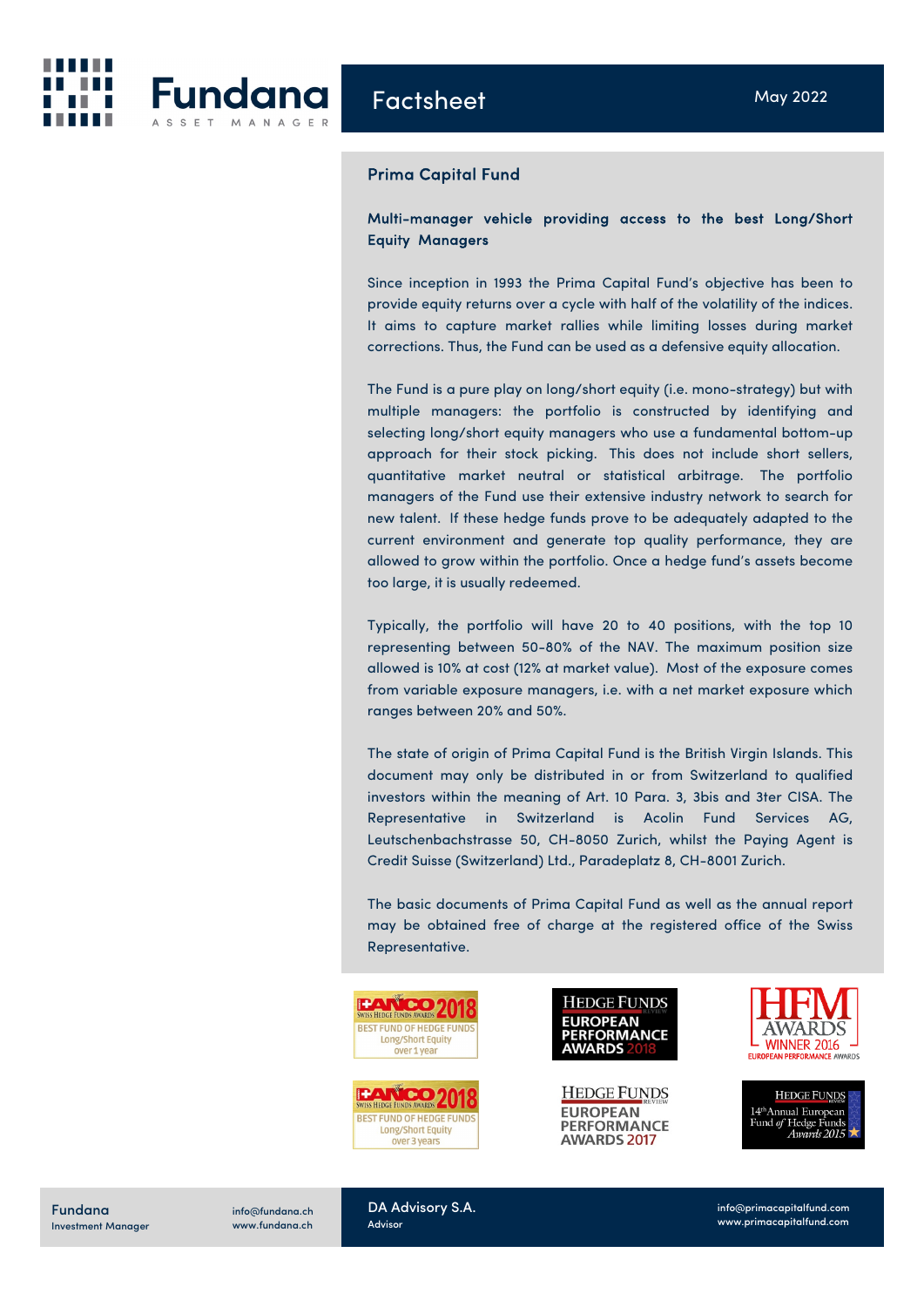| <b>Prima Capital Fund Class A</b> |               |          |          |          | <b>USD 512.43 NAV e</b> |            |          | <b>AUM \$720M</b> |          |          |            |            |             |
|-----------------------------------|---------------|----------|----------|----------|-------------------------|------------|----------|-------------------|----------|----------|------------|------------|-------------|
|                                   | <sub>an</sub> | Feb      | Mar      | Apr      | May                     | <b>Jun</b> | Jul      | Aug               | Sep      | Oct      | <b>Nov</b> | <b>Dec</b> | <b>YTD</b>  |
| 2022                              | $-7.10%$      | $-1.03%$ | 0.31%    | $-5.51%$ | $-3.54%$ e              |            |          |                   |          |          |            |            | $-15.93%$ e |
| 2021                              | $-3.48%$      | 5.56%    | $-2.35%$ | 1.34%    | $-1.71%$                | 1.87%      | $-1.61%$ | 1.22%             | $-1.77%$ | 3.00%    | $-3.09%$   | 0.00%      | $-1.43%$    |
| 2020                              | 2.44%         | $-0.38%$ | $-7.16%$ | 3.64%    | 4.02%                   | 1.05%      | 3.19%    | 2.87%             | $-0.98%$ | $-0.66%$ | 7.06%      | 4.12%      | 20.14%      |
| 2019                              | 4.57%         | 3.15%    | 0.57%    | 2.98%    | $-1.97%$                | 2.06%      | 1.32%    | $-0.74%$          | $-2.64%$ | 0.50%    | 1.35%      | 0.33%      | 11.83%      |
| 2018                              | 4.05%         | $-1.15%$ | $-0.71%$ | 0.13%    | 2.37%                   | 0.21%      | 0.09%    | 2.11%             | $-1.00%$ | $-5.52%$ | $-1.05%$   | $-4.32%$   | $-5.07%$    |
| 2017                              | 2.60%         | 0.81%    | 0.98%    | 0.79%    | 0.56%                   | $-0.01%$   | 1.52%    | 2.13%             | 0.85%    | 1.59%    | $-0.57%$   | $-0.60%$   | 11.13%      |
| 2016                              | $-1.69%$      | $-2.05%$ | $-0.20%$ | $-1.06%$ | 2.35%                   | $-0.95%$   | 0.93%    | 0.53%             | 1.23%    | $-0.97%$ | 0.16%      | $-0.09%$   | $-1.88%$    |
| 2015                              | $-0.95%$      | 3.05%    | 0.95%    | $-0.50%$ | 2.21%                   | $-0.60%$   | 0.82%    | $-1.86%$          | $-2.86%$ | 1.72%    | 1.47%      | 0.10%      | 3.43%       |
| 2014                              | 0.30%         | 2.02%    | $-1.77%$ | $-1.95%$ | 1.06%                   | 1.60%      | $-1.60%$ | 0.77%             | $-1.82%$ | 0.17%    | 1.33%      | 0.71%      | 0.71%       |
| 2013                              | 2.35%         | 0.70%    | 1.40%    | $-0.30%$ | 1.36%                   | $-0.02%$   | 2.67%    | $-0.37%$          | 2.54%    | 1.55%    | 1.19%      | 1.62%      | 15.66%      |
| 2012                              | 2.27%         | 1.89%    | 1.05%    | $-0.72%$ | $-3.18%$                | 0.14%      | 1.35%    | 2.09%             | 0.43%    | $-0.13%$ | 0.86%      | 0.56%      | 6.68%       |
| 2011                              | 0.98%         | 1.37%    | 0.22%    | 1.64%    | $-0.62%$                | $-0.77%$   | 0.20%    | $-4.81%$          | $-4.51%$ | 2.94%    | $-1.66%$   | 0.27%      | $-4.94%$    |
| 2010                              | $-1.32%$      | 2.12%    | 2.85%    | 1.50%    | $-2.83%$                | $-2.33%$   | 1.50%    | $-1.22%$          | 3.40%    | 1.58%    | 0.77%      | 2.33%      | 8.42%       |
| 2009                              | 2.07%         | 1.36%    | $-1.25%$ | $-0.97%$ | 2.58%                   | 0.27%      | 1.60%    | 1.69%             | 1.96%    | $-0.90%$ | 1.31%      | 1.83%      | 12.08%      |
| 2008                              | $-4.59%$      | 0.72%    | $-1.39%$ | 3.02%    | 2.71%                   | $-0.91%$   | $-3.30%$ | $-1.01%$          | $-7.96%$ | $-3.94%$ | $-1.43%$   | $-0.98%$   | $-17.91%$   |
| 2007                              | 1.45%         | 0.42%    | 1.41%    | 2.39%    | 3.58%                   | 0.08%      | $-0.60%$ | $-0.57%$          | 2.85%    | 3.73%    | $-2.16%$   | $-0.22%$   | 12.88%      |
| 2006                              | 2.08%         | 0.33%    | 1.75%    | 1.09%    | $-1.99%$                | $-0.63%$   | $-0.72%$ | 2.20%             | 1.00%    | 2.02%    | 2.60%      | 1.41%      | 11.60%      |
| 2005                              | $-0.37%$      | 1.91%    | $-0.76%$ | $-1.43%$ | 1.52%                   | 1.73%      | 2.17%    | 0.05%             | 0.62%    | $-2.18%$ | 2.01%      | 1.26%      | 6.59%       |
| 2004                              | 1.81%         | 1.31%    | $-0.61%$ | $-1.52%$ | $-0.12%$                | 0.84%      | $-1.16%$ | $-0.24%$          | 1.55%    | 0.71%    | 2.91%      | 2.15%      | 7.79%       |
| $2003^{(1)}$                      | 0.44%         | $-0.18%$ | 0.06%    | 1.70%    | 3.51%                   | 1.78%      | 0.40%    | 0.83%             | 0.59%    | 3.16%    | 1.58%      | 1.07%      | 15.91%      |

# Performance vs Market Index



|                                                                                   | apital Fund | <b>World Index</b> | <b>HFRI FoHF</b> |
|-----------------------------------------------------------------------------------|-------------|--------------------|------------------|
| Annualized returns                                                                |             |                    |                  |
| Since inception                                                                   | 5.8%        | 5.8%               |                  |
| 3 vears                                                                           | 0.6%        | 11.3%              | 5.2%             |
|                                                                                   | $2.1\%$     | $8.2\%$            |                  |
|                                                                                   |             |                    |                  |
| Max Drawdown                                                                      | -20.0%      |                    |                  |
| ,我们也不能在这里的,我们也不能在这里的,我们也不能在这里的时候,我们也不能在这里的时候,我们也不能不能在这里的时候,我们也不能不能在这里的时候,我们也不能不能不 | 3.2%        |                    |                  |
| Beta                                                                              |             |                    |                  |
|                                                                                   |             |                    |                  |

Cumulative returns since inception



# Equity Returns<br>
Cumulative returns since inception<br>
Cumulative returns since inception<br>
Annualized standard deviation

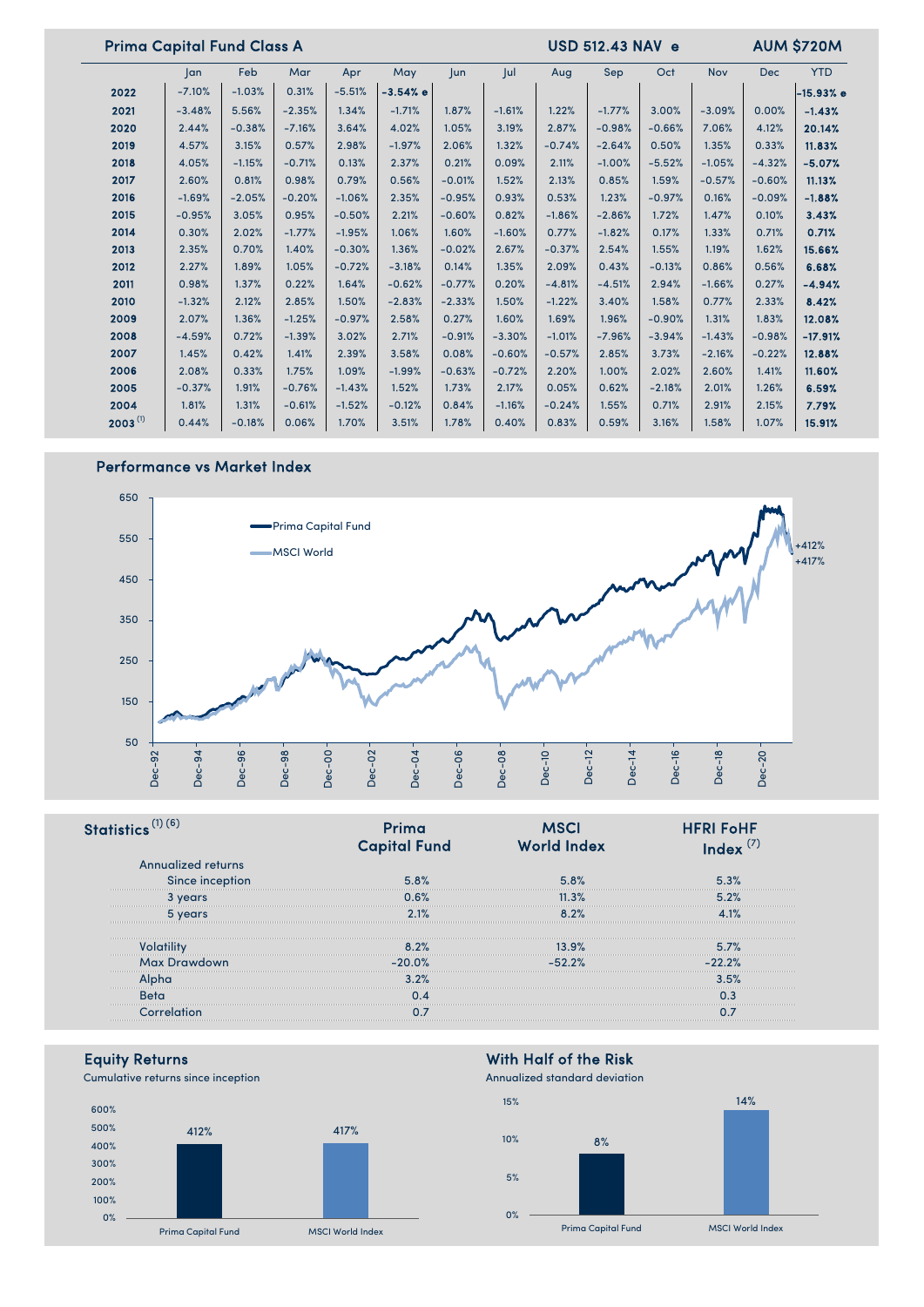



# US 86% EU 8% Asia 6%

| >95%          | >95%           |
|---------------|----------------|
| <b>Equity</b> | <b>Level I</b> |
|               |                |
|               |                |
|               |                |